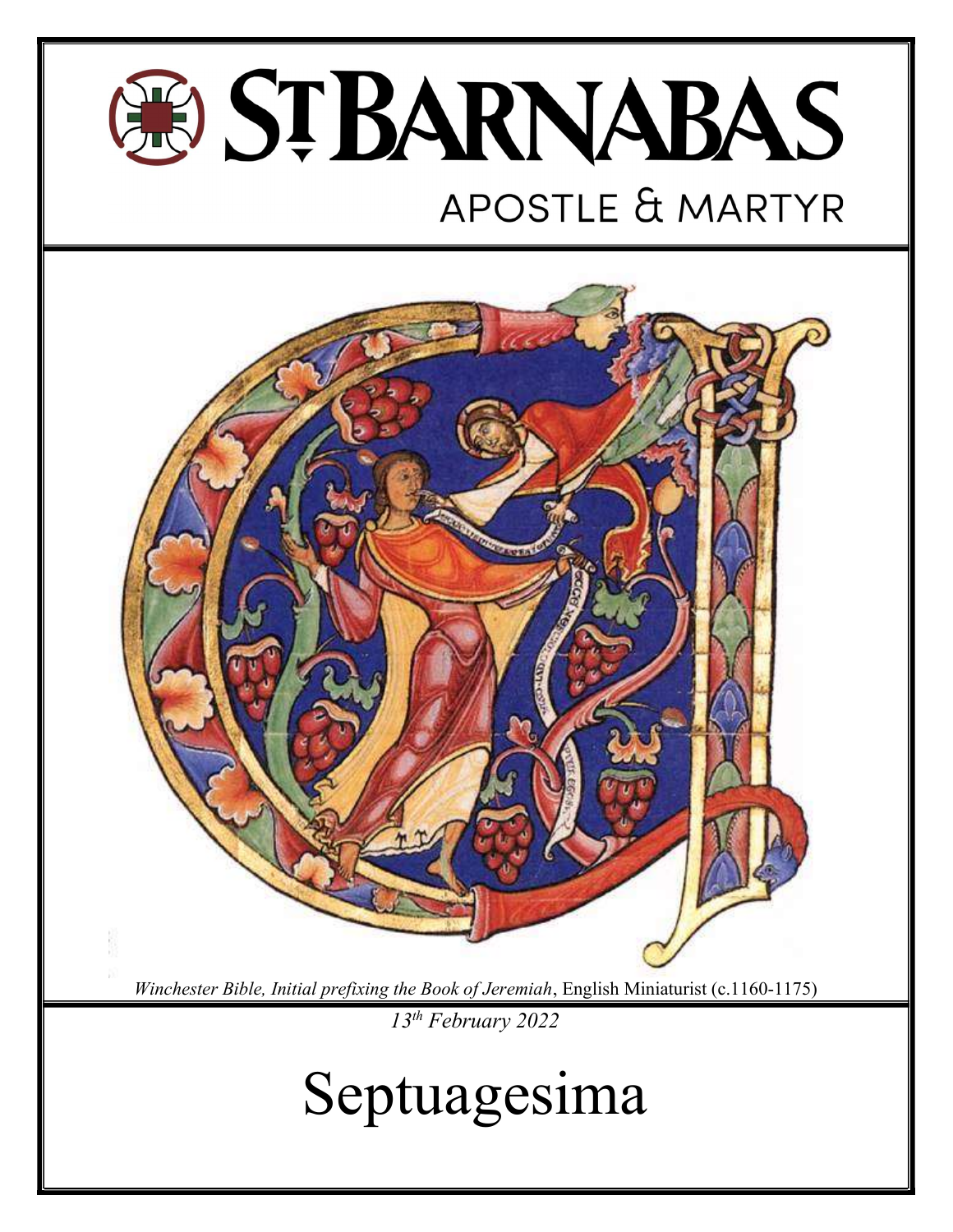## Missa cantata

**Organ Prelude** Andante sostenuto (from Symphonie gothique, Op. 70) Please note that during the yellow phase of re-opening, mask wearing is required, and no congregational singing is permitted. Please stand for the entrance of the sacred ministers. **Opening Hymn with Asperges 102** Monkland Holy Water is sprinkled as a reminder that through the waters of baptism we are made members of Christ's Holy Catholic Church. 1 LET us with a gladsome mind, Praise the LORD, for he is kind : For his mercies aye endure, Ever faithful, ever sure. 2 He with all-commanding might Filled the new-made world with light : For his mercies aye endure, Ever faithful, ever sure. 3 He the golden-tressèd sun, Caused all day his course to run : For his mercies aye endure, Ever faithful, ever sure. 4 All things living he doth feed, His full hand supplies their need : For his mercies aye endure, Ever faithful, ever sure. 5 Let us then with gladsome mind, Praise the LORD, for he is kind : For his mercies aye endure, Ever faithful, ever sure. Introit The sorrows of death came about me; the pains of hell gat hold upon me : and in my tribulation I made my prayer unto the Lord, and he regarded my supplication out of his holy temple. Ps. I will love thee, O Lord, my strength : the Lord is my stony rock, my fortress, and my Saviour. Glory be … The sorrows of death ... Salutation and Collect for Purity *Celebrant* The grace  $\ddot{\mathbf{F}}$  of our Lord Jesus Christ, and the love of God, and the fellowship of the Holy Ghost, be with you all. People And with thy spirit. ALMIGHTY God, unto whom all hearts be open, all desires known, and from whom no secrets are hid: Cleanse the thoughts of our hearts by the inspiration of thy Holy Spirit, that we may perfectly love thee, and worthily magnify thy holy Name; through Christ our Lord. Amen.

Kyrie Short Communion Service in the Phrygian Mode Charles Wood (1866-1926)

Choir Kyrie eleison Lord, have mercy upon us Christe eleison Christ, have mercy upon us Kyrie eleison Lord, have mercy upon us

Charles-Marie Widor (1844-1937)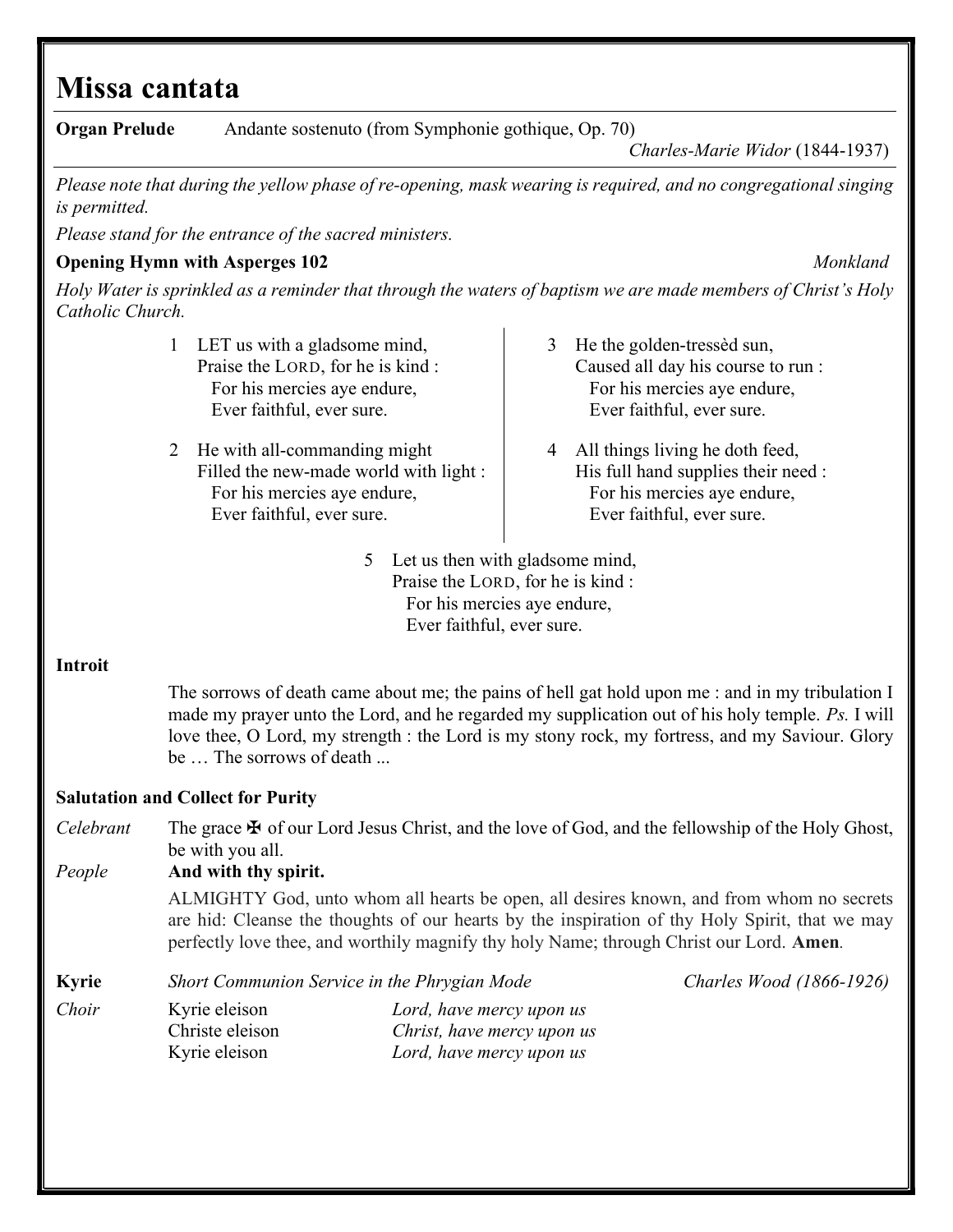Gloria Service of Holy Communion John Merbecke (c.1510-c.1585)

Celebrant GLORY be to God on high,

People and in earth peace, good will towards men. We praise thee, we bless thee, we worship thee, we glorify thee, we give thanks to thee for thy great glory, O Lord God, heavenly King, God the Father Almighty.

> O Lord, the only-begotten Son, Jesu Christ; O Lord God, Lamb of God, Son of the Father, that takest away the sin of the world, have mercy upon us. Thou that takest away the sin of the world, receive our prayer. Thou that sittest at the right hand of God the Father, have mercy upon us.

> For thou only art holy; thou only art the Lord; thou only, O Christ, with the Holy Ghost,  $\mathbf{\Psi}$  art most high in the glory of God the Father. Amen.

#### The Collect of the Day

Celebrant The Lord be with you

People And with thy spirit.

Celebrant Let us pray.

 Almighty and everliving God, whose Son Jesus Christ healed the sick and restored them to wholeness of life, look with compassion on the anguish of the world, and by your power make whole all peoples and nations; through Jesus Christ our Lord, who lives and reigns with you and the Holy Spirit, one God, now and for ever. Amen.

#### THE LITURGY OF THE WORD

#### Jeremiah 17:5-10

 Thus says the Lord: Cursed are those who trust in mere mortals and make mere flesh their strength, whose hearts turn away from the Lord. They shall be like a shrub in the desert, and shall not see when relief comes. They shall live in the parched places of the wilderness, in an uninhabited salt land.

 Blessed are those who trust in the Lord, whose trust is the Lord. They shall be like a tree planted by water, sending out its roots by the stream. It shall not fear when heat comes, and its leaves shall stay green; in the year of drought it is not anxious, and it does not cease to bear fruit.

 The heart is devious above all else; it is perverse – who can understand it? I the Lord test the mind and search the heart, to give to all according to their ways, according to the fruit of their doings.

Reader The Word of the Lord

People Thanks be to God.

**Psalm 1** Beatus vir, qui non abiit.

BLESSED is the man that hath not walked in the counsel of the ungodly, nor stood in the way of sinners, / and hath not sat in the seat of the scornful.

But his delight is in the law of the LORD; / and in his law doth he meditate day and night. And he shall be like a tree planted by the water-side, / that bringeth forth his fruit in due season, Whose leaf also doth not wither; / and look, whatsoever he doeth, it shall prosper.

As for the ungodly, it is not so with them; / but they are like the chaff, which the wind scattereth away from the face of the earth.

Therefore the ungodly shall not be able to stand in the judgement, / neither the sinners in the congregation of the righteous.

For the LORD knoweth the way of the righteous; / but the way of the ungodly shall perish.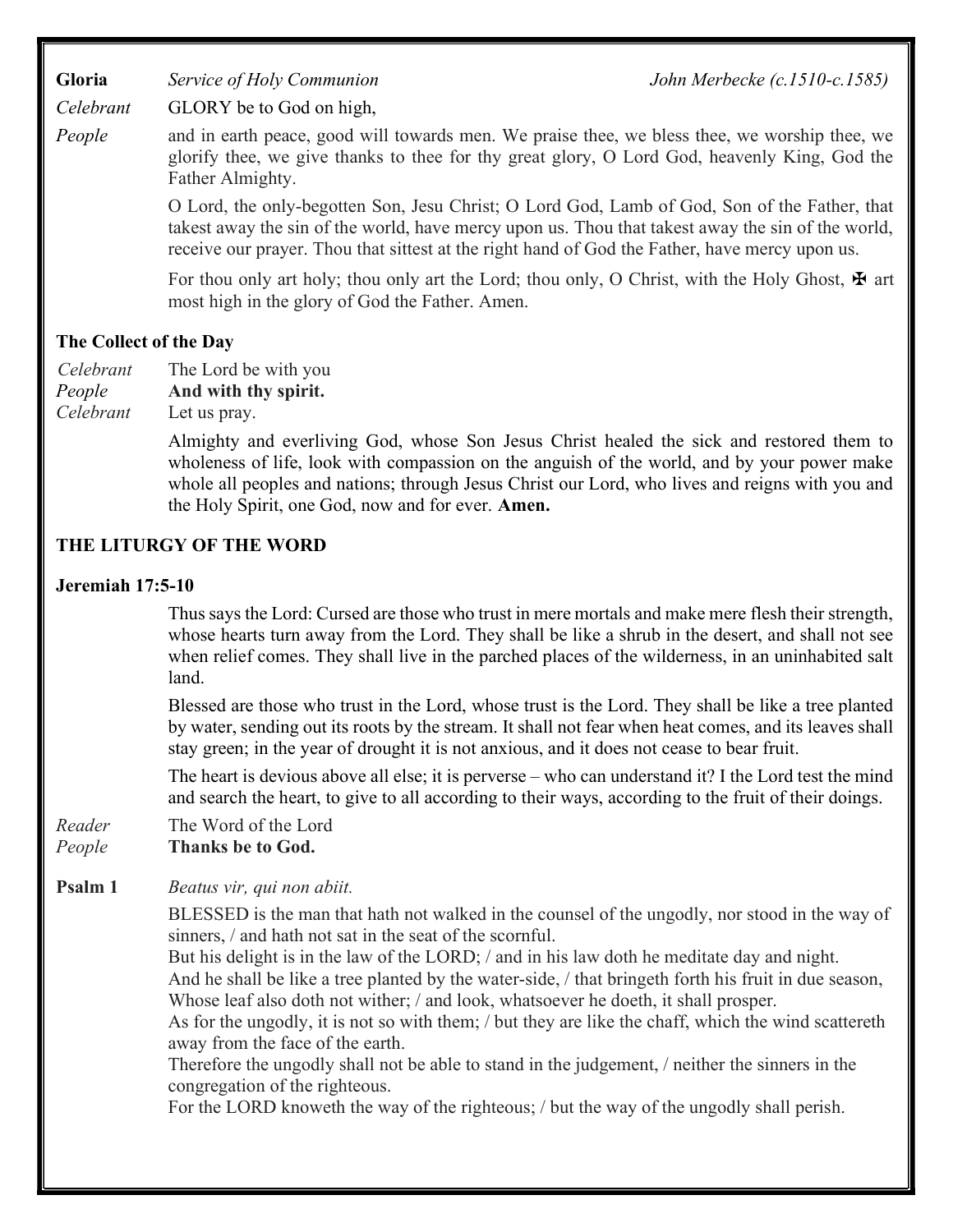#### 1 Corinthians 15:12-20

 Now if Christ is proclaimed as raised from the dead, how can some of you say there is no resurrection of the dead? If there is no resurrection of the dead, then Christ has not been raised; and if Christ has not been raised, then our proclamation has been in vain and your faith has been in vain. We are even found to be misrepresenting God, because we testified of God that he raised Christ – whom he did not raise if it is true that the dead are not raised. For if the dead are not raised, then Christ has not been raised. If Christ has not been raised, your faith is futile and you are still in your sins. Then those also who have died in Christ have perished. If for this life only we have hoped in Christ, we are of all people most to be pitied.

But in fact Christ has been raised from the dead, the first fruits of those who have died.

- Reader The Word of the Lord
- People Thanks be to God.

#### Gradual Hymn 51 Nativity

1 This is the day that the LORD hath made, He calls the hours his own; Let heaven rejoice, let earth be glad, And praise surround the throne.

2 To-day he rose and left the dead, And Satan's empire fell; To-day the saints his triumph spread, And all his wonders tell.

3 Hosanna to the anointed King, To David's holy Son! Help us, O LORD, descend and bring Salvation from thy throne.

#### Gradual

The Lord will be a refuge in the time of trouble; and they that know thy Name will put their trust in thee : for thou, Lord, hast never failed them that seek thee.  $\mathcal{V}$ . For the poor shall not always be forgotten; the patient abiding of the meek shall not perish for ever : up, Lord, and let not man have the upper hand. Alleluia, alleluia.  $V$ . I will worship toward thy holy temple : and praise thy Name. Alleluia.

The Gospel Luke 6:17-26

Celebrant The Lord be with you.

People **And with thy spirit.** 

Celebrant  $\mathbf \Psi$  The Holy Gospel is written in the sixth chapter of the Gospel according to St Luke, beginning at the seventeenth verse.

People Glory be to thee, O Lord.

 Jesus came down with them and stood on a level place, with a great crowd of his disciples and a great multitude of people from all Judea, Jerusalem, and the coast of Tyre and Sidon. They had come to hear him and to be healed of their diseases; and those who were troubled with unclean spirits were cured. And all in the crowd were trying to touch him, for power came out from him and healed all of them.

 Then he looked up at his disciples and said: "Blessed are you who are poor, for yours is the kingdom of God. Blessed are you who are hungry now, for you will be filled. Blessed are you who weep now, for you will laugh. Blessed are you when people hate you, and when they exclude you, revile you, and defame you on account of the Son of Man. Rejoice in that day and leap for joy, for surely your reward is great in heaven; for that is what their ancestors did to the prophets.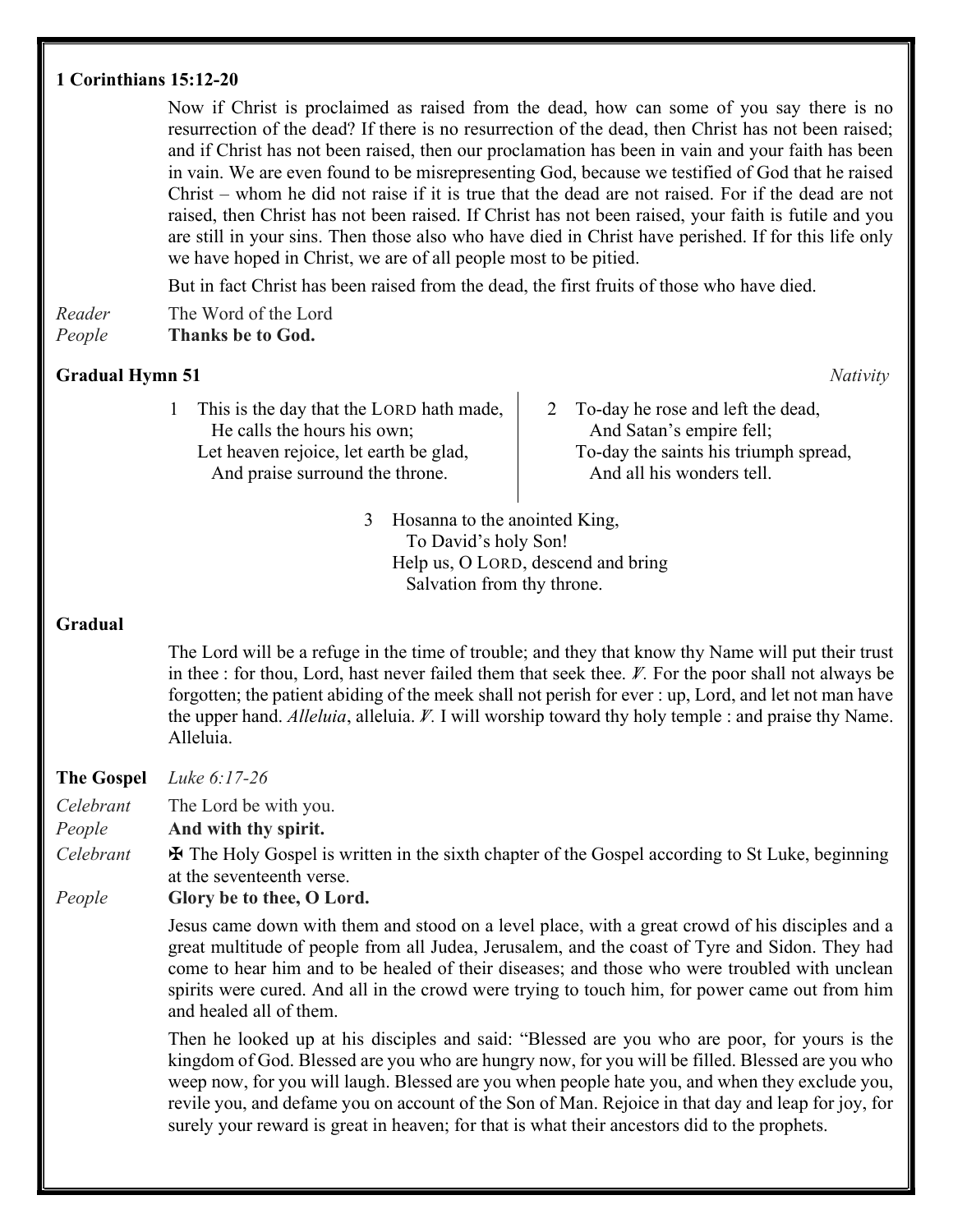"But woe to you who are rich, for you have received your consolation. Woe to you who are full now, for you will be hungry. Woe to you who are laughing now, for you will mourn and weep. Woe to you when all speak well of you, for that is what their ancestors did to the false prophets."

Celebrant The Gospel of the Lord. People Praise be to thee, O Christ.

#### Nicene Creed Merbecke and the settlement of the settlement of the Merbecke method of the Merbecke method of the Merbecke method of the Merbecke method of the Merbecke method of the Merbecke method of the Merbecke method of

Celebrant I BELIEVE in one God

People the Father Almighty, Maker of heaven and earth, And of all things visible and invisible:

 And in one Lord Jesus Christ, the only-begotten Son of God, Begotten of the Father before all worlds; God, of God; Light, of Light; Very God, of very God; Begotten, not made; Being of one substance with the Father; Through whom all things were made: Who for us men and for our salvation came down from heaven, And was incarnate by the Holy Ghost of the Virgin Mary, And was made man, And was crucified also for us under Pontius Pilate. He suffered and was buried, And the third day he rose again according to the Scriptures, And ascended into heaven, And sitteth on the right hand of the Father. And he shall come again with glory to judge both the quick and the dead: Whose kingdom shall have no end.

And I believe in the Holy Ghost, The Lord, The Giver of Life, Who proceedeth from the Father and the Son, Who with the Father and the Son together is worshipped and glorified, Who spake by the Prophets. And I believe One, Holy, Catholic, and Apostolic Church. I acknowledge one Baptism for the remission of sins. And I look for the Resurrection of the dead,

✠ And the Life of the world to come. Amen.

#### THE INTERCESSION

A server leads the prayers for the Church, ending each petition with:

Reader Lord, in thy mercy, People **Hear our prayer.** 

#### The Invitation to Confession and Absolution

- Celebrant YE that do truly and earnestly repent you of your sins, and are in love and charity with your neighbours, and intend to lead the new life, following the commandments of God, and walking from henceforth in his holy ways: Draw near with faith, and take this holy Sacrament to your comfort; and make your humble confession to Almighty God, meekly kneeling upon your knees.
- All **ALMIGHTY God, Father of our Lord Jesus Christ, Maker of all things, Judge of all men:** We acknowledge and confess our manifold sins and wickedness, Which we from time to time most grievously have committed, By thought, word, and deed, Against thy Divine Majesty. We do earnestly repent, And are heartily sorry for these our misdoings. Have mercy upon us, most merciful Father; For thy Son our Lord Jesus Christ's sake, Forgive us all that is past; And grant that we may ever hereafter Serve and please thee In newness of life, To the honour and glory of thy Name; Through Jesus Christ our Lord. Amen.
- Celebrant ALMIGHTY God, our heavenly Father, who of his great mercy hath promised forgiveness of sins to all them that with hearty repentance and true faith turn unto him: Have mercy upon you; pardon and deliver you from all your sins; confirm and strengthen you in all goodness; and bring you to everlasting life; through Jesus Christ our Lord. Amen.

Sermon Fr Stewart Murray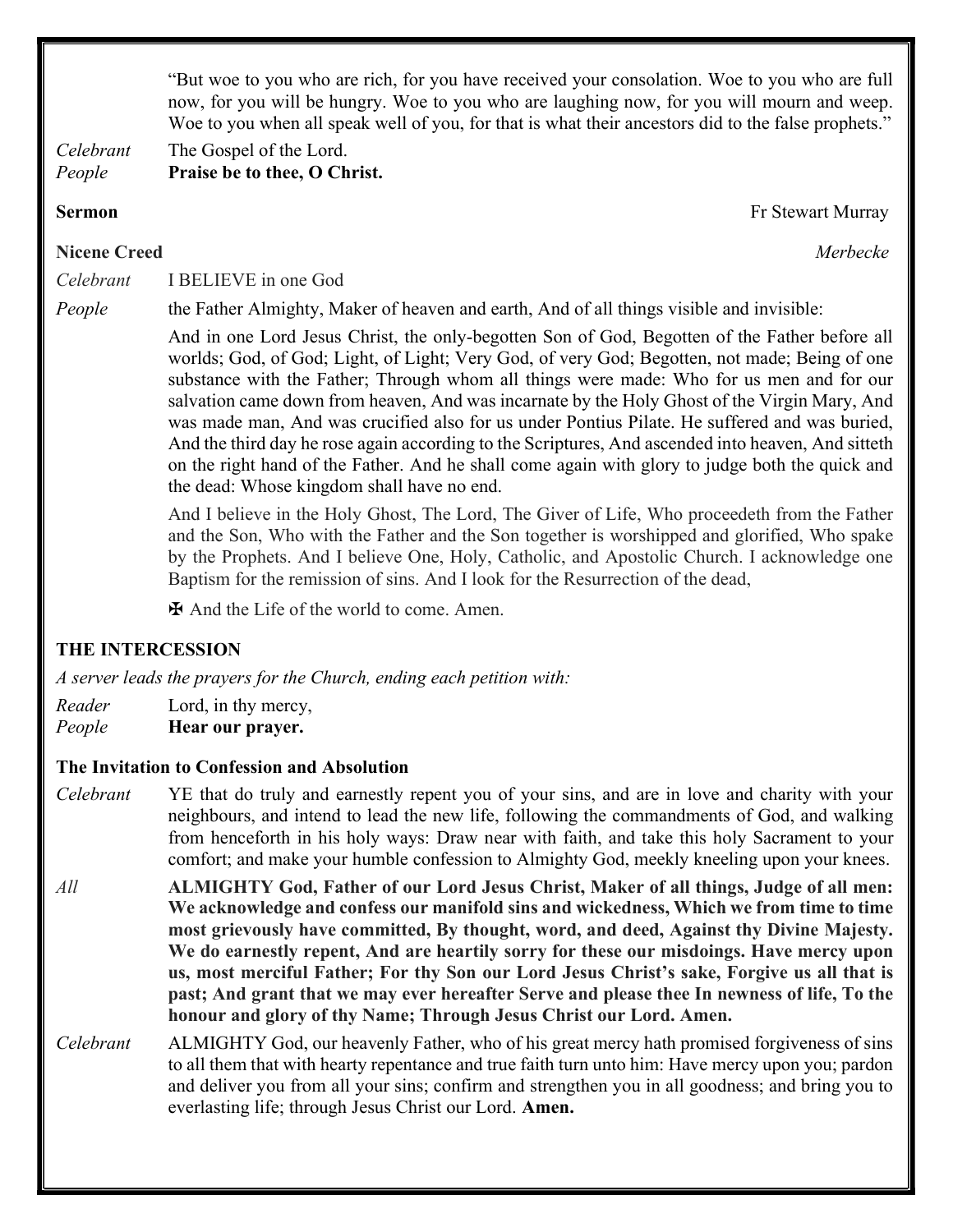#### THE OFFERTORY

#### **Offertory**

It is a good thing to give thanks unto the Lord : and to sing praises unto thy Name, O Most Highest.

### **Offertory Hymn 355** Wiltshire

- 1 THROUGH all the changing scenes of life, In trouble and in joy, The praises of my GOD shall still My heart and tongue employ.
- 2 O magnify the LORD with me, With me exalt his Name; When in distress to him I called, He to my rescue came.
- 3 The hosts of GOD encamp around The dwellings of the just; Deliverance he affords to all Who on his succour trust.
- 4 Fear him, ye saints, and you will then Have nothing else to fear; Make you his service your delight, Your wants shall be his care.

#### Secret (Prayer over the Gifts)

Celebrant Eternal God, you are the strength of the weak and the comfort of sufferers, receive all we offer you this day; turn our sickness into health and our sorrow into joy. We ask this in the name of Jesus Christ the Lord. Amen.

#### Mass Intentions of the Day

Celebrant Pray, brethren, that my sacrifice and yours be acceptable unto God the Father almighty.

People May the Lord receive the sacrifice at thy hands, to the praise and glory of His Name, both to our benefit and to that of all His Holy Church.

#### THE CANON OF THE MASS

- Celebrant THE Lord be with you;
- People And with thy spirit.
- Celebrant Lift up your hearts;
- People We lift them up unto the Lord.
- Celebrant Let us give thanks unto our Lord God;

People It is meet and right so to do.

Celebrant IT is very meet, right, and our bounden duty, that we should at all times, and in all places give thanks unto thee, O Lord, Holy Father, Almighty, Everlasting God, Creator and Preserver of all things.

> THEREFORE with Angels and Archangels, and with all the company of heaven, we laud and magnify thy glorious Name; evermore praising thee and saying:

#### Sanctus and Benedictus Short Communion Service in the Phrygian Mode

Choir HOLY, Holy, Holy, Lord God of hosts, Heaven and earth are full of thy glory. Glory be to thee, O Lord Most High.

BLESSED  $\mathbf \Psi$  is he that cometh in the Name of the Lord: Hosanna in the highest.

Celebrant BLESSING and glory and thanksgiving be unto thee Almighty God, our heavenly Father, who of thy tender mercy didst give thine only Son Jesus Christ to take our nature upon him, and to suffer death upon the Cross for our redemption; who made there, by his one oblation of himself once offered, a full, perfect, and sufficient sacrifice, oblation, and satisfaction, for the sins of the whole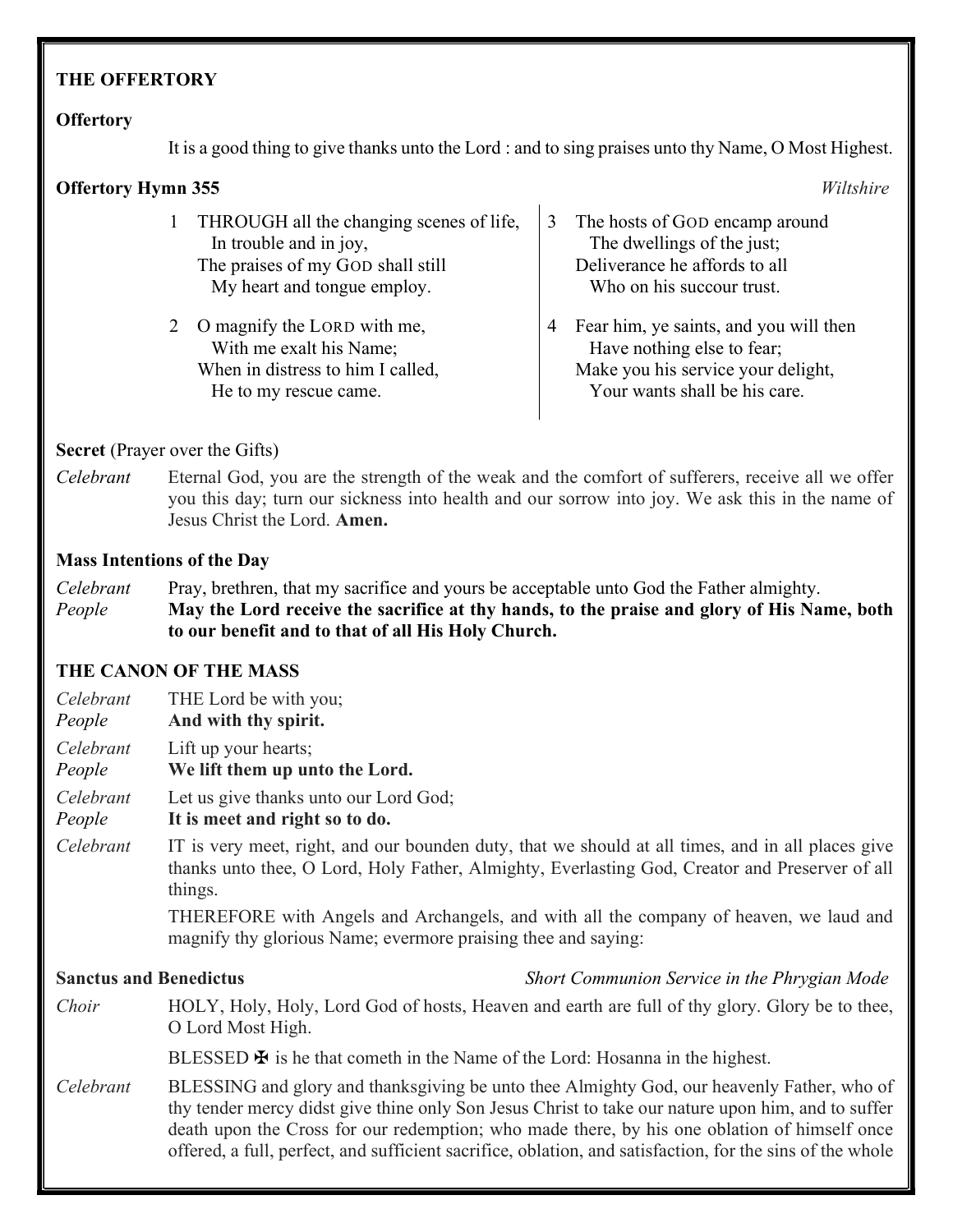world; and did institute, and in his holy Gospel command us to continue, a perpetual memorial of that his precious death, until his coming again.

Hear us, O merciful Father, we most humbly beseech thee; and grant that we receiving these thy creatures of bread and wine, according to thy Son our Saviour Jesus Christ's holy institution, in remembrance of his death and passion, may be partakers of his most blessed Body and Blood; who, in the same night that he was betrayed, took Bread; and, when he had given thanks, he brake it; and gave it to his disciples, saying, Take, eat; this is my Body which is given for you: Do this in remembrance of me.  $\mathbf \Psi$  Likewise after supper he took the Cup; and, when he had given thanks, he gave it to them, saying, Drink ye all, of this; for this is my Blood of the new Covenant, which is shed for you and for many for the remission of sins: Do this, as oft as ye shall drink it, in remembrance of me.  $\mathbf{\ddot{H}}$ 

Wherefore, O Father, Lord of heaven and earth, we thy humble servants, with all thy holy Church, remembering the precious death of thy beloved Son, his mighty resurrection, and glorious ascension, and looking for his coming again in glory, do make before thee, in this sacrament of the holy Bread of eternal life and the Cup of everlasting salvation, the memorial which he hath commanded; And we entirely desire thy fatherly goodness mercifully to accept this our sacrifice of praise and thanksgiving, most humbly beseeching thee to grant, that by the merits and death of thy Son Jesus Christ, and through faith in his blood, we and all thy whole Church may obtain remission of our sins, and all other benefits of his passion; And we pray that by the power of thy Holy Spirit, all we who are partakers of this holy Communion may be fulfilled with thy grace and heavenly benediction; through Jesus Christ our Lord,

by whom and with whom, in the unity of the Holy Spirit, all honour and glory be unto thee, O Father Almighty, world without end.

#### People Amen.

#### THE COMMUNION

#### The Lord's Prayer

Celebrant Let us pray. As our Saviour Christ hath commanded and taught us, we are bold to say,

All **Our Father who art in heaven, Hallowed be thy Name, Thy kingdom come, Thy will be done,** on earth as it is in heaven. Give us this day our daily bread; And forgive us our trespasses, As we forgive them that trespass against us; And lead us not into temptation, But deliver us from evil. For thine is the kingdom, the power, and the glory, For ever and ever. Amen.

#### The Fraction and Pax

Celebrant The Peace of the Lord be always with you. People And with thy spirit.

#### The Prayer of Humble Access

 $All$  We do not presume to come to this thy Table, O merciful Lord, Trusting in our own righteousness, But in thy manifold and great mercies. We are not worthy So much as to gather up the crumbs under thy Table. But thou art the same Lord, Whose property is always to have mercy: Grant us therefore, gracious Lord, So to eat the Flesh of thy dear Son Jesus Christ, And to drink his Blood, That our sinful bodies may be made clean by his Body, And our souls washed through his most precious Blood, And that we may evermore dwell in him, And he in us. Amen.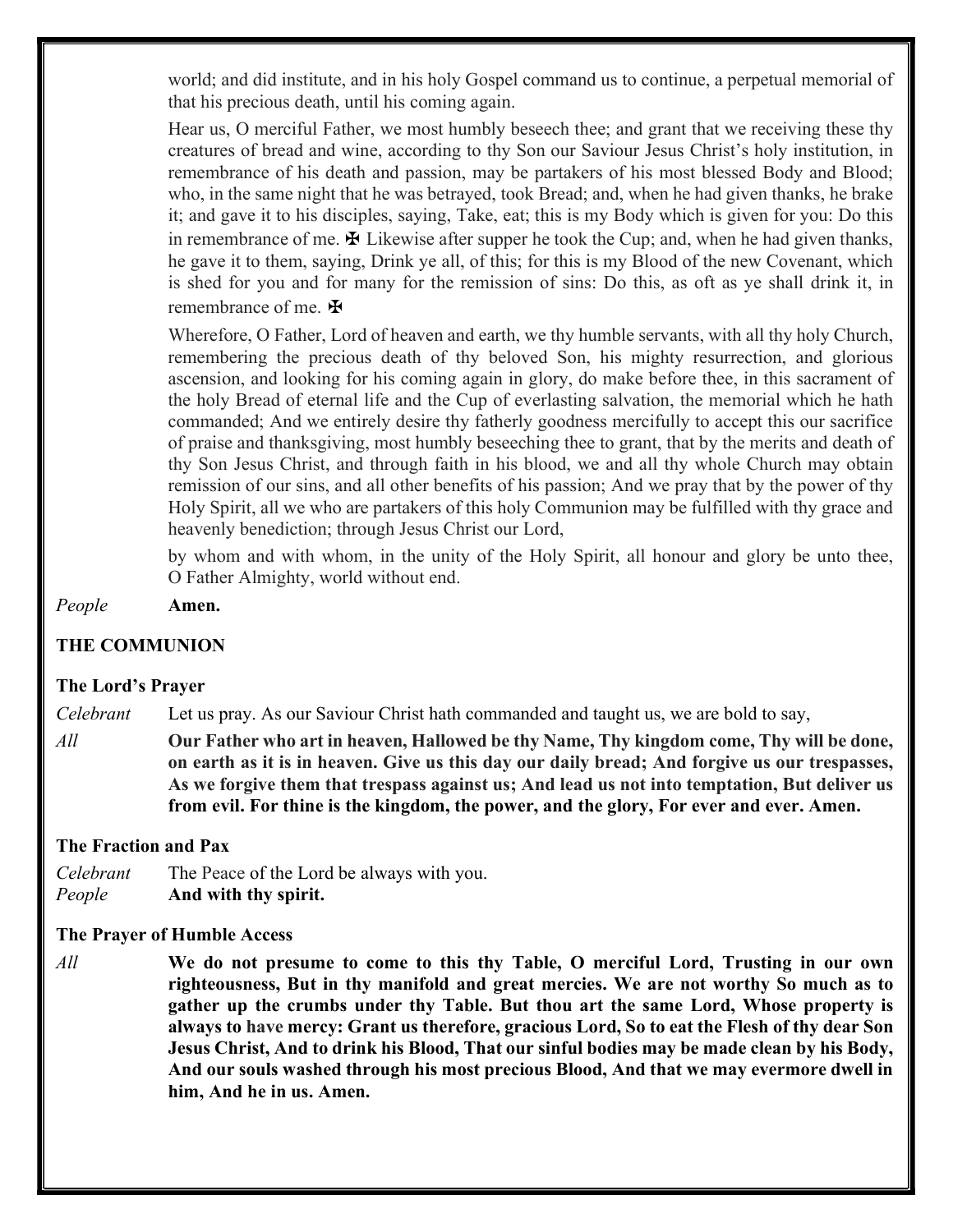| <b>Agnus Dei</b>               | Short Communion Service in the Phrygian Mode                                                                                                                                                                                        |
|--------------------------------|-------------------------------------------------------------------------------------------------------------------------------------------------------------------------------------------------------------------------------------|
| Choir                          | O LAMB of God, that takest away the sin of the world, have mercy upon us.<br>O Lamb of God, that takest away the sin of the world, have mercy upon us.<br>O Lamb of God, that takest away the sin of the world, grant us thy peace. |
| <b>Invitation to Communion</b> |                                                                                                                                                                                                                                     |
| Celebrant<br>All               | Behold the Lamb of God<br>Lord, I am not worthy that Thou shouldest come under my roof,<br>but speak the word only and my soul shall be healed.                                                                                     |
| <b>Communion</b>               |                                                                                                                                                                                                                                     |
|                                | Shew thy servant the light of thy countenance, and save me for thy mercies' sake : let me not be<br>confounded, O Lord, for I have called upon thee.                                                                                |

Communion is available in both kinds. Those who are concerned about receiving the sacrament from the common cup are encouraged to receive bread only. Communion will be administered at a rail situated at the foot of the Chancel steps in the Nave. Please observe the distance markers on the carpet as you advance towards the rail. You may kneel or stand as you receive the Sacred Host and, if desired, the cup. Once consumed, replace your mask, and return to your pew by one of the side aisles.

#### Music at Communion

Ablutions Motet

O how sweet, O Lord Healey Willan (1880-1968)

Lead me, Lord S.S. Wesley (1810-1876)

### THANKSGIVING AND DISMISSAL

#### Prayer after Communion

Celebrant The Lord be with you; People And with thy spirit.

Celebrant Let us pray.

ALMIGHTY and everliving God,

All we most heartily thank thee that thou dost graciously feed us, in these holy mysteries, with the spiritual food of the most precious Body and Blood of thy Son our Saviour Jesus Christ; assuring us thereby of thy favour and goodness towards us; and that we are living members of his mystical body, which is the blessed company of all faithful people; and are also heirs through hope of thy everlasting kingdom.

> And here we offer and present unto thee, O Lord, ourselves, our souls and bodies, to be a reasonable, holy, and living sacrifice unto thee. And although we are unworthy, yet we beseech thee to accept this our bounden duty and service, not weighing our merits, but pardoning our offences; through Jesus Christ our Lord, to whom, with thee and the Holy Ghost, be all honour and glory, world without end. Amen.

#### The Blessing

Celebrant THE peace of God, which passeth all understanding, keep your hearts and minds in the knowledge and love of God, and of his Son Jesus Christ our Lord: And the blessing of God Almighty, ✠ the Father, the Son, and the Holy Ghost, be amongst you and remain with you always. Amen.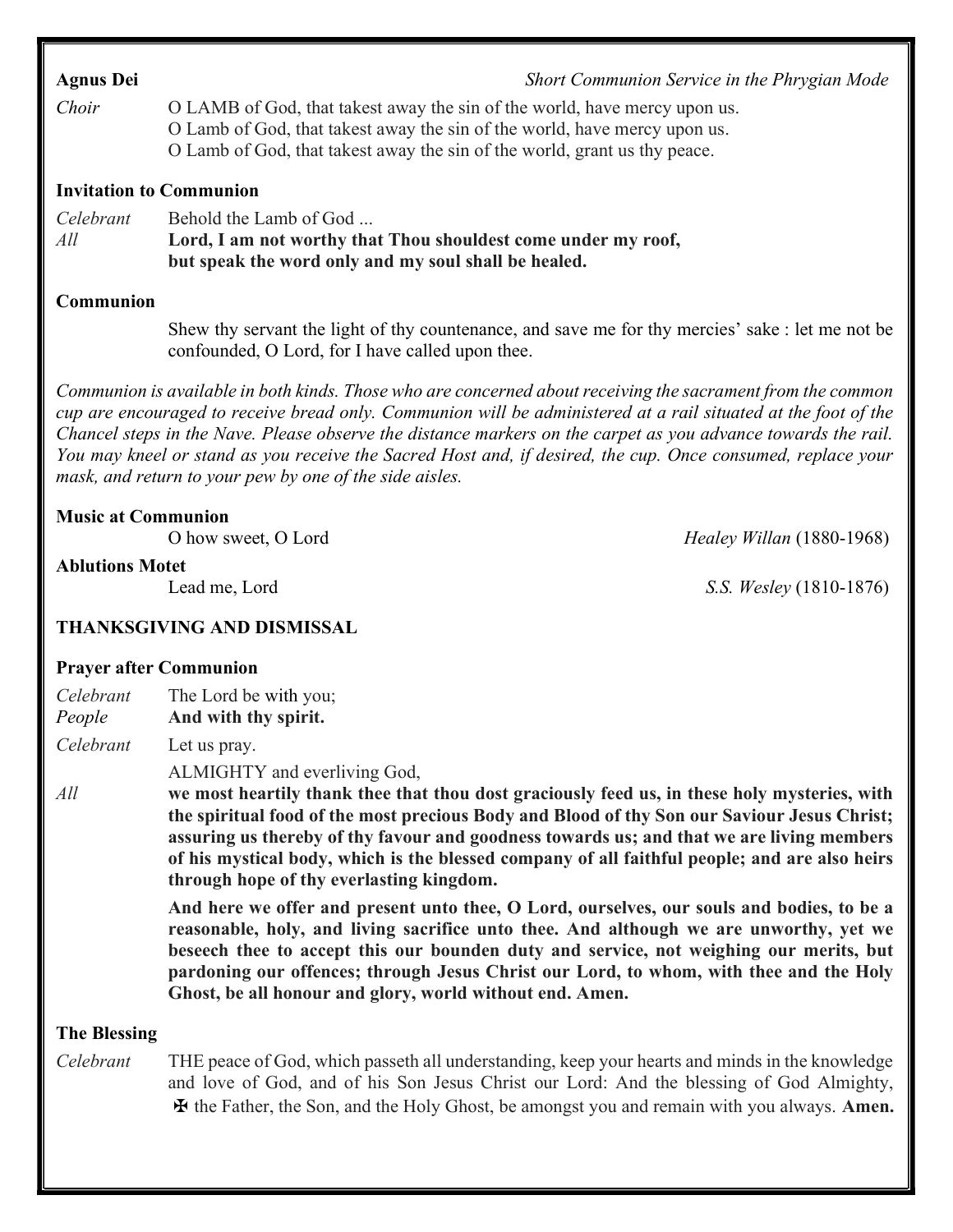#### The Dismissal

| The Lord be with you.                                             |
|-------------------------------------------------------------------|
| And with thy spirit.                                              |
| Let us depart in peace.<br>$\mathbf{m}$ $\mathbf{m}$ $\mathbf{m}$ |
|                                                                   |

People Thanks be to God.

### Post-Communion Hymn 406 Cwm Rhondda

1 GUIDE me, O thou great JEHOVAH, Pilgrim through this barren land; I am weak, but thou art mighty; Hold me with thy powerful hand: Bread of heaven, Feed me till I want no more.

2 Open now the crystal fountain, Whence the healing stream doth flow; Let the fiery cloudy pillar Lead me all my journey through: Strong Deliverer, Be thou still my strength and shield.

3 When I tread the verge of Jordan, Bid my anxious fears subside; Bear me through the swelling current, Land me safe on Canaan's side: Songs of praises I will ever give to thee.

#### ANNOUNCEMENTS AND ANGELUS

Celebrant The Angel of the Lord brought tidings unto Mary; People And she conceived by the Holy Ghost. Celebrant Hail, Mary, full of grace : the Lord is with thee; Blessèd art thou amongst women, and blessèd is the fruit of thy womb, Jesus. People Holy Mary, Mother of God, pray for us sinners, now and at the hour of our death. Celebrant Behold the handmaid of the Lord; People Be it unto me according to thy word. Celebrant Hail, Mary ... People Holy Mary, Mother of God, pray for us sinners, now and at the hour of our death. Celebrant And the Word was made flesh. People And dwelt among us. Celebrant Hail, Mary ... People Holy Mary, Mother of God, pray for us sinners, now and at the hour of our death. Celebrant Pray for us, O holy Mother of God; People That we may be made worthy of the promises of Christ. Celebrant We beseech thee, O Lord, pour Thy grace into our hearts; that as we have known the Incarnation of Thy Son Jesus Christ by the message of an angel, so by His  $\mathbf{\ddot{F}}$  Cross and Passion we may be brought unto the glory of His Resurrection; through the same Jesus Christ our Lord. Amen. Celebrant The Lord be with you; People And with thy spirit. Celebrant Let us bless the Lord; People Thanks be to God.